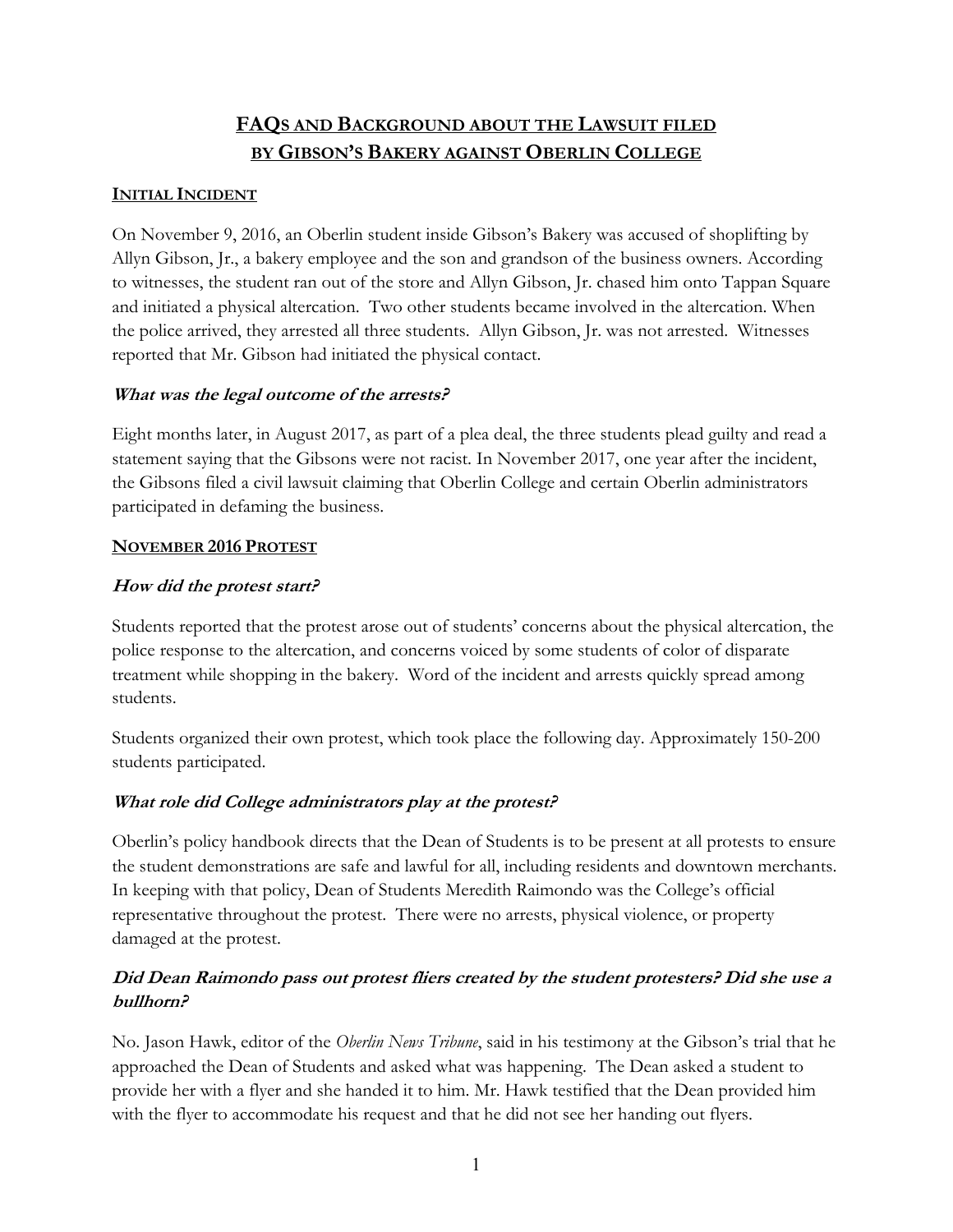Yes. The Dean spoke for only two minutes using a bullhorn. In these two minutes she identified herself to all present and explained her presence and role at the protest.

### **Why didn't administrators prevent students from protesting?**

It would violate College policy to attempt to prevent students from exercising their right to free speech and their right of assembly under the First Amendment. The Court ruled that the protests were a constitutionally protected exercise of the right to expression and assembly that cannot be the basis of any civil liability.

### **Did senior administrators participate in the protest, as some media outlets are claiming?**

 No. No member of the College's senior leadership participated in the protest. There was some Oberlin. testimony at the trial that a handful of faculty and staff were present at the protest. Any Oberlin faculty or staff at the protest participated in their personal capacity and not as a representative of

#### **FREE SPEECH**

### **Did the student protesters chant that the Gibsons are racist?**

Yes.

## **Why didn't the Dean or other Oberlin officials prevent them from saying that or tell them to stop?**

Oberlin's policies require that the College respond to protests without regard to the content of the message even when the administration disagrees with the message. Oberlin College is committed to the principles of academic freedom, academic inquiry, and the open exchange of diverse points of view.

#### **DEFAMATION AND LIBEL**

### **Did the College defame or libel the Gibsons?**

No. The College did not create, endorse or condone the student senate resolution or the protest flyer that were the subject of this lawsuit.

#### **SHOPLIFTING**

### **Does Oberlin College condone shoplifting?**

 No. Those who steal deserve punishment under the law. Moreover, shoplifting in Oberlin makes business even more challenging for local merchants who are critically important to the health of Oberlin College and the City of Oberlin.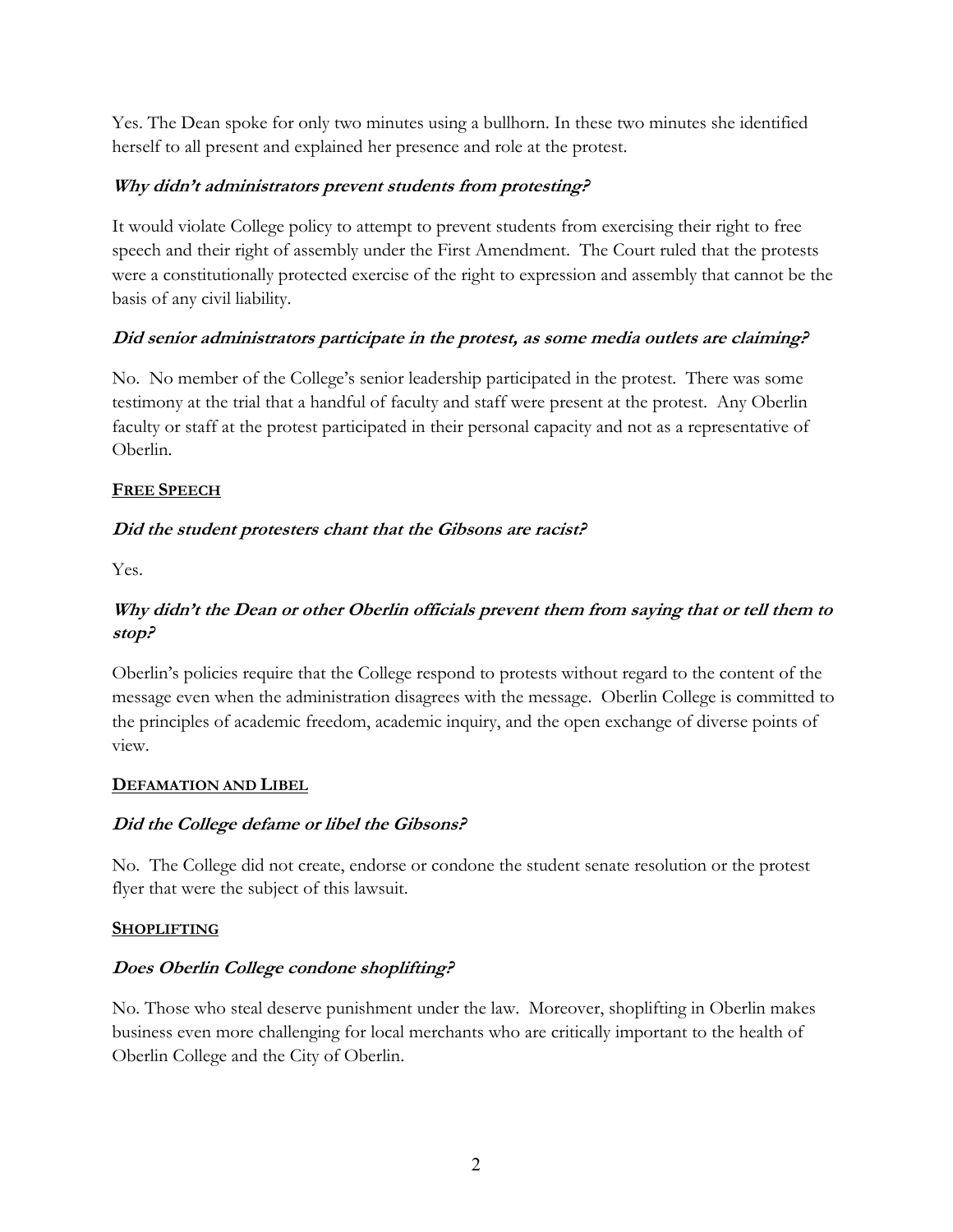### **Did Oberlin College officials ever ask the Gibsons or other local merchants to turn students accused of shoplifting over to College staff members rather than the police?**

No. Oberlin College officials never made such a request.

## **What has Oberlin College done in response to community members' concerns about shoplifting?**

 President Ambar arrived nine months after the protest. Strengthening town-gown relations has been one of her top priorities.

Warfield; and several members of the campus community. In August 2018, the College introduced a new orientation program designed to help students think through their responsibilities as residents of the City of Oberlin. This required event, called "Community 101: An Obie's Guide to Being a Good Neighbor," included Chief Prosecutor and Assistant Law Director for the City of Oberlin Farah L. Emeka '97; Fire Chief Robert Hanmer; City Manager Rob Hilliard; Ben Franklin and Mindfair bookstore owner Krista Long; Police Chief Ryan

 crossing, bike parking, and shoplifting. Additionally, President Ambar introduced "shop downtown" initiatives during orientation and commencement to support local businesses. It introduced students to the town's many special qualities, while communicating clearly the College's expectations for appropriate behavior on a wide range of issues, such as noise, street

#### **AFTERMATH OF PROTEST**

### **What role did administrators play following the protest?**

 facilitate a meeting with selected student leaders to ensure mutual understanding. The Gibsons did Oberlin administrators met with the Gibson family, offered to issue a joint statement, and offered to not accept the offer of a joint statement or a meeting with students.

## **Why did the College temporarily suspend its baked goods orders with the Gibsons after the protest?**

 Gibson's. In an effort to remove issues that might provoke further confrontation, the College temporarily suspended its daily baked goods order with the Gibson's on November 14, 2016. Among students, tensions remained high. Administrators sought to de-escalate that tension and looked for opportunities to rebuild trust between students and members of the community. A primary point of contention for students was the College's continuing business relationship with

During the suspension, students were still able to use Obie Dollars to purchase items at Gibson's, and faculty and staff could still use departmental funds to pay for baked goods and other items.

 The College resumed its orders on February 2, 2017. In total, orders were temporarily suspended for 28 days (orders are typically not made during the year-end holidays and winter term which spans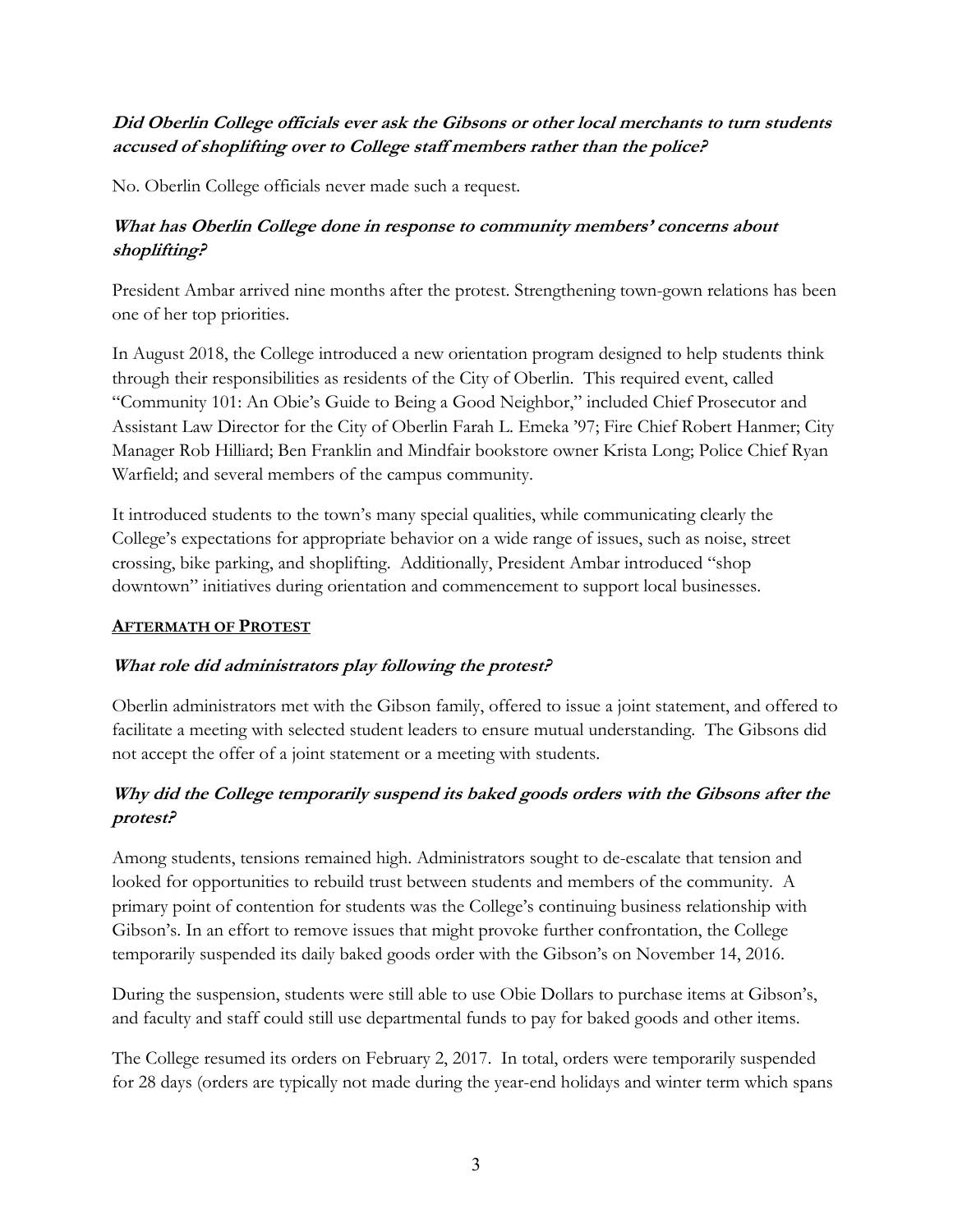the month of January). The College continued to do business with Gibson's thereafter until the bakery's owners sued the College in November 2017.

#### **Why did administrators state that the police report was problematic?**

The police report included only testimonies from members of the Gibson family and employees. Testimonies from the three students involved in the altercation were not included, nor were narratives from multiple witnesses who provided written statements to the police.

## **personal text messages some months following the protest? Did some senior administrators and faculty use unprofessional language in a few emails and**

 Yes. Some senior administrators and faculty did use unprofessional language in a few text messages and emails well after the protest. Appropriate disciplinary action was taken in response to this behavior.

### **Why did the College refuse to issue the apology that the Gibsons requested, stating they were not racist?**

 The College worked with the Gibsons to issue a joint statement, but the Gibsons refused this offer. The College has never at any time suggested that the Gibsons were racist. An apology from the community, and it made efforts to do so, both publicly and behind the scenes. These efforts included a series of meetings with the Gibsons, President Marvin Krislov, and various staff. College would have been misleading, implying that the College had taken a position it never had. The appropriate role for the College was to help rebuild trust between the students and the

### **THE TRIAL**

### **Why didn't Oberlin settle this case before it went to trial?**

\$30 million. While there were negotiations, their settlement expectations remained extraordinarily The College made repeated, good-faith efforts to come to a settlement agreement with the Gibsons, from before the lawsuit was filed up through the trial itself. The Gibsons' initial settlement offer was high.

#### **Why did the trial end up with such a large verdict against Oberlin?**

 The jury has spoken, and we have listened. While we respect the jury's service and we believe there respect to the legal claims in this case. All of those factors will be part of our consideration as we are things to learn from the verdict, we do not believe that the jury applied past legal precedent with determine the best path forward, and part of any next steps in the legal process.

#### **TRIAL OUTCOME**

#### **Will the College have to pay the full amount of damages awarded by the jury?**

No. Under Ohio law such damages are capped.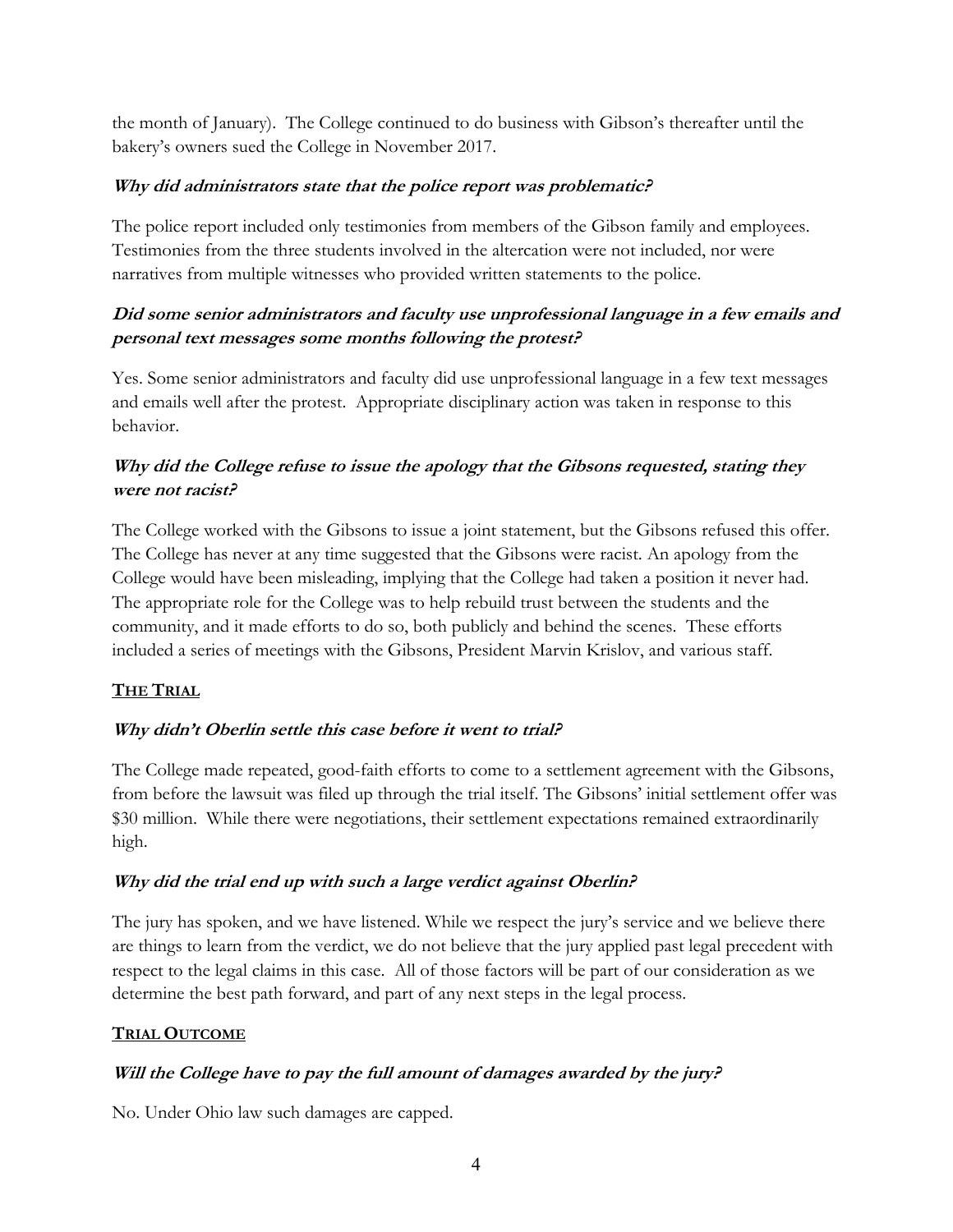#### **Will the damages awarded by the jury be paid by donations?**

 costs it incurs will not put an additional burden on students or donors. The College mitigates against these types of risk. We cannot predict the exact path the legal process will follow; the important thing is that Oberlin will do everything in its power to ensure that any

#### **Will Oberlin appeal?**

The judicial process is ongoing at this time. We will thoughtfully consider our options and then pursue the path that is in the best interest of Oberlin. Those options could include an appeal. We will communicate our decision on next steps when the time comes.

### **There have been references to "Oberlin's core values" in emails. What values are you espousing, since it seems we have strayed from what makes us truly Oberlin?**

 Oberlin has many core values on which its mission and daily work are based, and which are discussed on campus on an ongoing basis, in a variety of venues. Two are particularly important in this case: First, on a pragmatic level, Oberlin is committed to the safety and wellbeing of all members of its community, especially its students. On a broader level, the College is committed to the free, civil, and respectful exchange of ideas, as a foundation for all education and the advance of human knowledge.

 Finally, it is worth noting that Oberlin has a particular legacy of including the broadest possible variety of perspectives, experiences, and viewpoints in that free and open dialogue.

## **What was President Ambar referring to when she wrote in her statement: "There is unprecedented unity around an ambitious new vision for Oberlin. The work of fulfilling that vision is already underway. Long after this lawsuit has receded from memory, that work will shape Oberlin's future"?**

This is referring to the **One Oberlin** report. As institutions of higher learning, especially liberal arts colleges must adapt to the needs of students and society in the Twenty-first Century. The recommendations of the steering committee that produced the One Oberlin report were colleges, face unprecedented pressures, Oberlin is helping to lead the national discussion on how overwhelmingly endorsed by a General Faculty vote and approved unanimously by the Board of Trustees.

#### **What has been the Trustees' involvement in this matter?**

 involved and closely monitoring this matter. As stewards of Oberlin with both a fiduciary and strategic responsibility, the Trustees have been